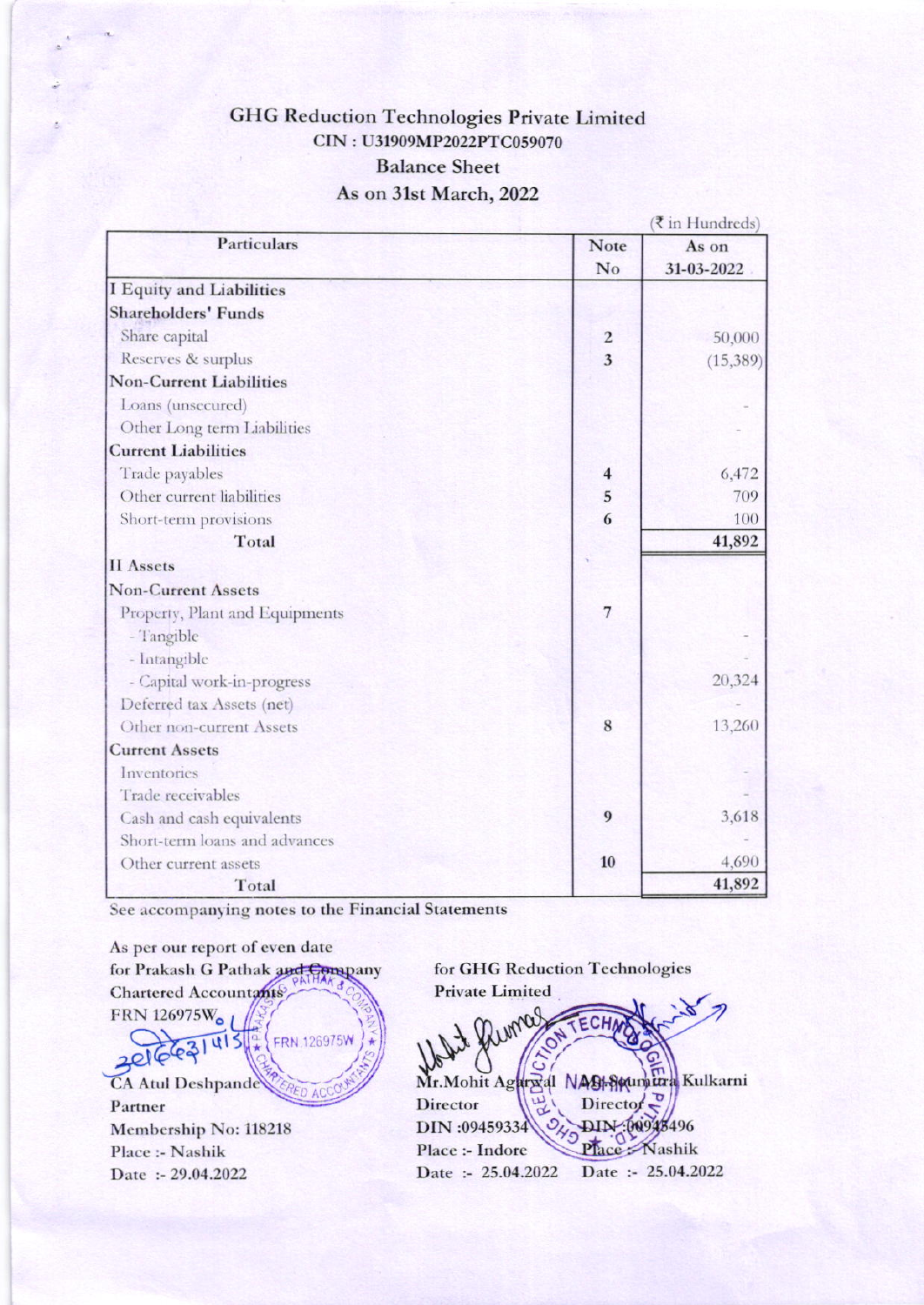## **GHG Reduction Technologies Private Limited** CIN: U31909MP2022PTC059070 **Statement of Profit & Loss** for the year ended 31st March, 2022

|                                         |             | In Hundreas |  |
|-----------------------------------------|-------------|-------------|--|
| Particulars                             | <b>Note</b> | As on       |  |
|                                         | No          | 31-03-2022  |  |
| <b>Revenues</b>                         |             |             |  |
| Revenue from operations                 |             |             |  |
| Other income                            |             |             |  |
| <b>Total Income</b>                     |             |             |  |
| <b>Expenses:</b>                        |             |             |  |
| Cost of materials consumed              |             |             |  |
| Changes in inventories                  |             |             |  |
| Employee benefit expenses               |             |             |  |
| Finance costs                           |             |             |  |
| Depreciation and amortization expenses  |             |             |  |
| Other expenses                          | 11          | 15,389      |  |
| <b>Total Expenses</b>                   |             | 15,389      |  |
| Profit before tax                       |             | (15, 389)   |  |
| Tax expenses                            |             |             |  |
| Current tax                             |             |             |  |
| Deferred tax expenses / (surplus)       |             |             |  |
| Profit/(loss) for the period            |             | (15, 389)   |  |
| Earning per equity share in $\bar{\xi}$ |             |             |  |
| <b>Basic</b>                            | 14          | (13.22)     |  |
|                                         |             |             |  |

See accompanying notes to the Financial Statements

As per our report of even date for GHG Reduction Technologies for Prakash G Pathak and Company **Private Limited** Chartered Accountants **FRN 126975W** FRN.126975W  $30$ Soun titra Kulkarni Mr.Mohit CA Atul Deshpande **RED A** Director **Director** Partner  $45$ 00945496 DIN:09459334  $+DQ$ Membership No: 118218 Place :- Nashik Place :- Indore Place :- Nashik Date :- 25.04.2022 Date :- 25.04.2022 Date: - 29.04.2022